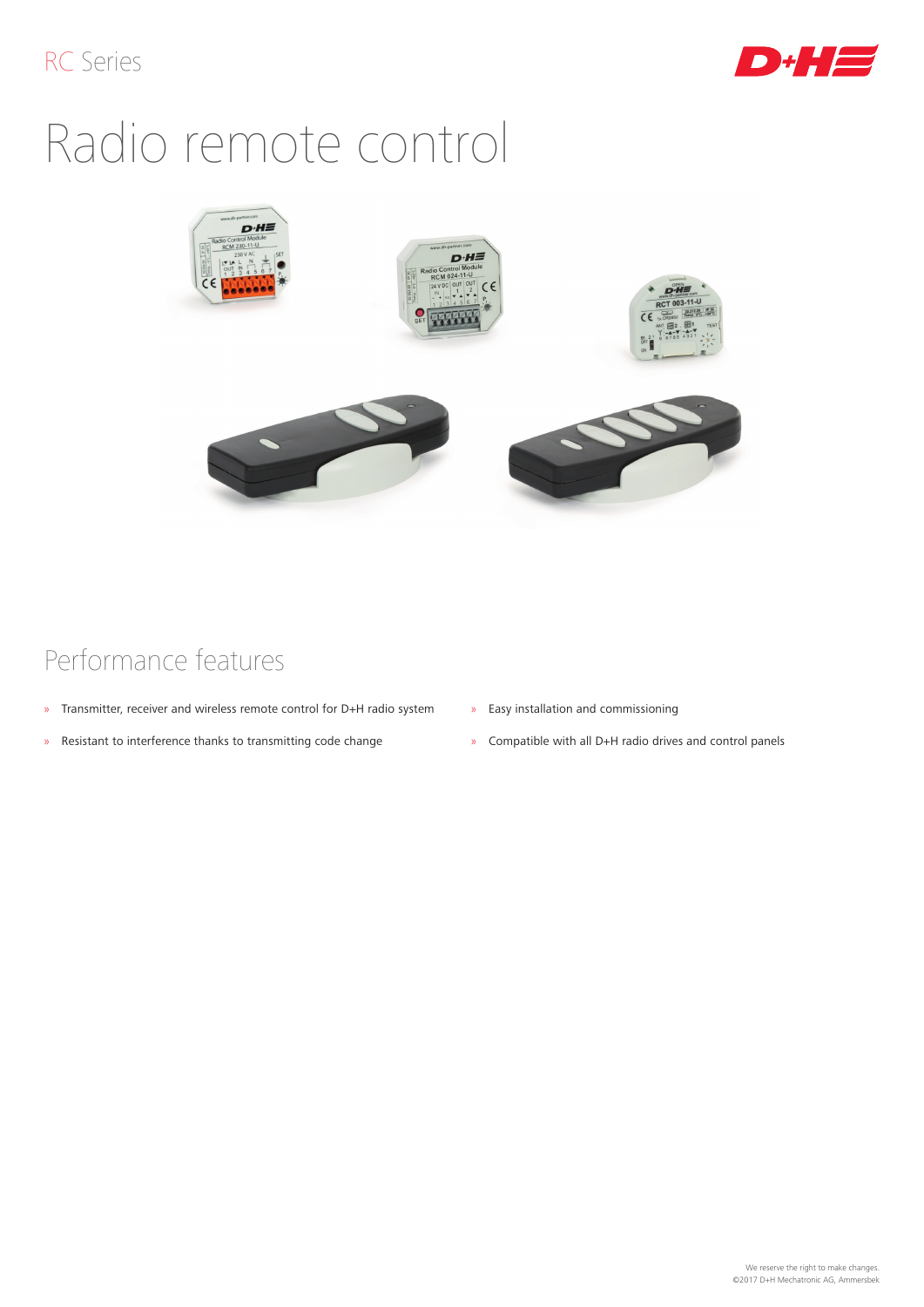| <b>Type</b>     | Art. No.  | Description                                                                                                                                                                                                                                                                                                                                                           | Technical data                                                                  |                                                                                                                   |
|-----------------|-----------|-----------------------------------------------------------------------------------------------------------------------------------------------------------------------------------------------------------------------------------------------------------------------------------------------------------------------------------------------------------------------|---------------------------------------------------------------------------------|-------------------------------------------------------------------------------------------------------------------|
| <b>RCR 11-2</b> | 30.211.25 | Wireless remote control<br>Ventilation OPEN / STOP / CLOSED<br>$\mathcal{D}$<br>868 MHz radio frequency, permitted throughout<br>$\mathcal{D}$<br>the EU<br>High level of security against external control -<br>$\mathcal{D}$<br>32 bit address code and transmitting code change<br>at each button press (hopping code)<br>With 2 functional levels<br>$\mathbf{y}$ | Supply<br>Transmitting power<br>Transmitter range<br>Housing<br>WxHxD<br>Weight | 2 x Lithium CR 2032<br>Approx. 1 mW (e.r.p)<br>Max. 100 m free field<br>ABS, POM<br>45 x 110 x 15 mm<br>$0.10$ kg |

| <b>Type</b>     | Art. No.  | Description                                                                                                                                                   | Technical data     |                       |
|-----------------|-----------|---------------------------------------------------------------------------------------------------------------------------------------------------------------|--------------------|-----------------------|
| <b>RCR 11-4</b> | 30.211.50 | Wireless remote control                                                                                                                                       |                    |                       |
|                 |           | Ventilation OPEN / STOP / CLOSED<br>$\mathbf{y}$                                                                                                              | Supply             | 2 x Lithium CR 2032   |
|                 |           | 868 MHz radio frequency, permitted throughout                                                                                                                 | Transmitting power | Approx. 1 mW (e.r.p)  |
|                 |           | $\mathcal{D}$<br>the EU                                                                                                                                       | Transmitter range  | Max. 100 m free field |
|                 |           |                                                                                                                                                               | Housing            | ABS, POM              |
|                 |           | High level of security against external control -<br>$\mathcal{V}$<br>32 bit address code and transmitting code change<br>at each button press (hopping code) | WxHxD              | 45 x 110 x 15 mm      |
|                 |           |                                                                                                                                                               | Weight             | $0.10$ kg             |
|                 |           |                                                                                                                                                               |                    |                       |

» With 4 functional levels

| Type                                                                                                                                                          | Art. No.    | Description                                                        | Technical data     |                       |
|---------------------------------------------------------------------------------------------------------------------------------------------------------------|-------------|--------------------------------------------------------------------|--------------------|-----------------------|
| RCT 003-11-U                                                                                                                                                  | 30.212.00   | Wireless transmission module                                       |                    |                       |
|                                                                                                                                                               |             | For controlling D+H radio products with standard<br>$\mathcal{D}$  | Supply             | 1 x Lithium CR 2450   |
|                                                                                                                                                               |             | flush-mounted keys or isolated contacts                            | Transmitting power | Approx. 4 mW (e.r.p)  |
| <b>RCT 003-11-U</b>                                                                                                                                           |             | Ventilation OPEN / STOP / CLOSED<br>$\mathbf{y}$                   | Transmitter range  | Max. 100 m free field |
|                                                                                                                                                               |             |                                                                    | Radio frequency    | 868.3 MHz / FSK       |
|                                                                                                                                                               |             | For installing in standard flush-mounted socket<br>$\mathcal{V}$   | Housing            | Plastic               |
| $\begin{array}{c c}\n & 30.212.00 & P30 \\ \hline\n1 \times CR2450 & \text{Tempi: } 0^{\circ} \text{C} + 50^{\circ} \text{C}\n\end{array}$<br>$S1$ 2<br>OFF I |             | (not included)                                                     | Colour             | Grey                  |
|                                                                                                                                                               | <b>TEST</b> | Possible to connect to a room temperature control<br>$\mathcal{V}$ | WxHxD              | 45 x 39 x 12 mm       |
|                                                                                                                                                               |             |                                                                    | Weight             | $0.10$ kg             |
| ON                                                                                                                                                            |             |                                                                    |                    |                       |